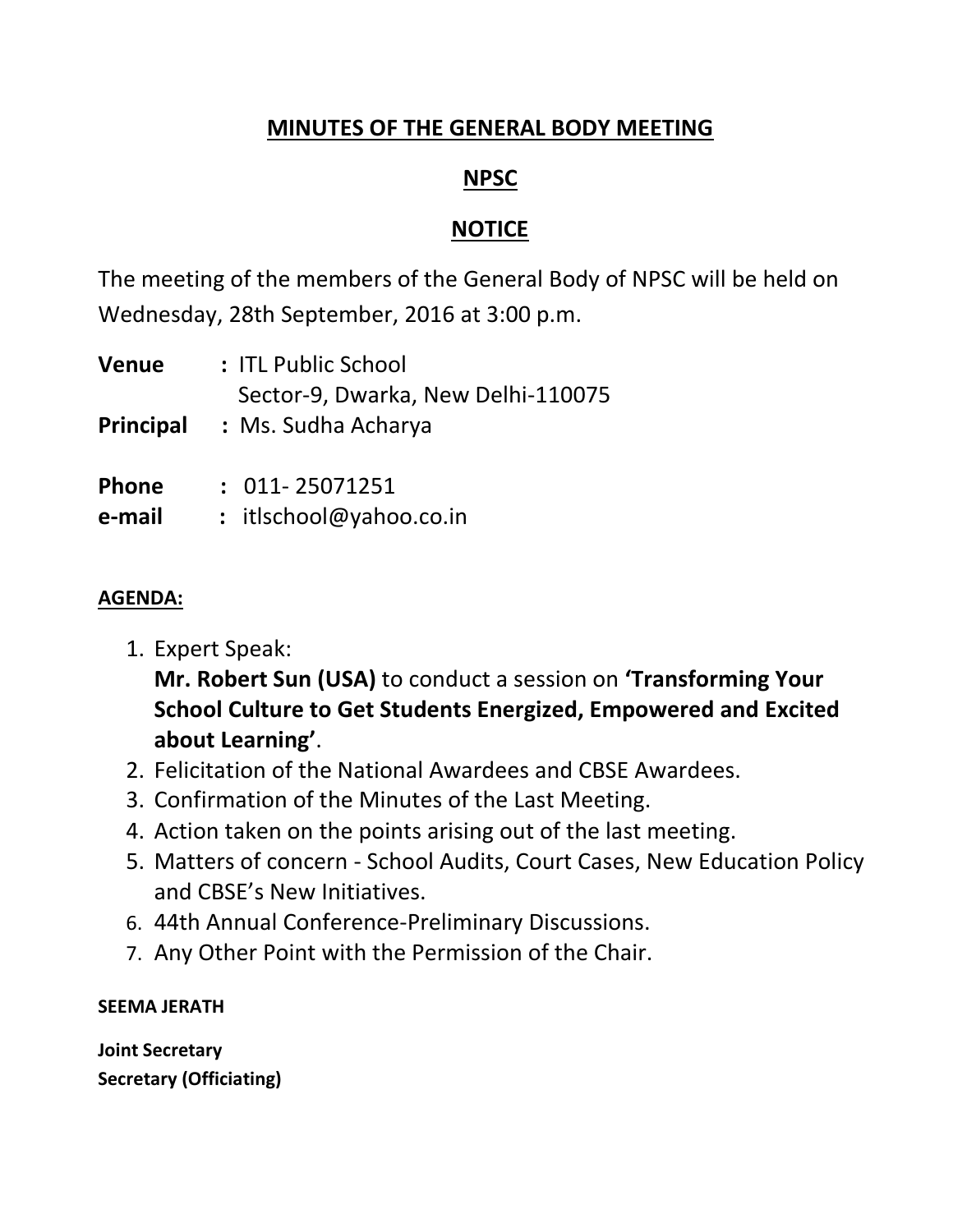#### **MINUTES OF THE GENERAL BODY MEETING HELD ON Wednesday, August 24, 2016 AT 1500 HRS AT Lovely Public Sr. Sec. School, Laxmi Nagar, Delhi-110091**

#### **Members Present :**

- 1. Mr. Ashok Pandey, Chairman, Principal, Ahlcon International School, Mayur Vihar, Phase-1, Delhi-110091
- 2. Ms. Seema Jerath, Joint Secretary, Secretary (Officiating), Principal, DLF Public School, Sector-II, Rajender Nagar, Sahibabad, Ghaziabad 201 005
- 3. Dr. M Kannan, Treasurer, Principal, Faith Academy Sr. Sec School, John L Dorsey Road, Prasad Nagar, New Delhi-110005
- 4. Mr. Laksh Vir Sehgal, Member-Executive Council, Principal, Bal Bharti School, Ganga Ram Hospital Marg, New Delhi -110060
- 5. Ms. Rekha Sharma, Member-Executive Council, Principal, Bal Bharati Public School, Sector-14, Rohini, New Delhi-110085
- 6. Ms. Dharmandra Goyal, Member-Executive Council, Principal, Delhi Public School, Sector-9, Vasundhara, Ghaziabad-201012
- 7. Ms. Sudha Acharya, Member-Executive Council, Principal, ITL Public School, Sector-9, Dwarka, New Delhi-110075
- 8. Ms.Rachna Pant, Member Executive Council, Principal, Ramjas School, Sector-4, R.K Puram, New Delhi-110022
- 9. Dr (Ms.) Ruchi Seth, Member Executive Council, Principal, Lotus Valley International School, Sector-126, Taj Expressway, Noida
- 10.Ms.Sonia Luthra, ASN. Sr. Secondary School, Mayur Vihar, Ph-1, New Delhi-110091
- 11.Ms. Sunita Gupta, [Air Force Bal Bharati School, Lodi Road , New Delhi -110003](http://schools.globalshiksha.com/Air-Force-Bal-Bharati-School-AFBBS-/619302985346075)
- 12.Dr.Anju Tandon**,** Bharatiya Vidya Bhawan Mehta Vidayalaya, Kasturba Gandhi Marg, New Delhi-11000
- 13.Sr. Joviana Fernandes A.C, Carmel Convent School, Malcha Marg, Chanakya puri, New Delhi-110021
- 14.Ms. Aparna Erry, DAV Public School, Sector-14, Gurgaon-122001
- 15.Ms. Rashmi Raj Biswal, DAV Public School, Outer Ring Road , Pushpanjali Enclave, Pitampura, New Delhi-110034
- 16.Ms. Sunita Nagpal, Delhi Public School, Phase-1 , Sushant Lok, Gurgaon-122002
- 17.Dr. S.K Sharma, Greenfield Public school, GTB Enclave, Dilshad Garden, New Delhi-110091
- 18.J.S.Ghuman, Guru Harkrishan Public School Poorvi Marg, Vasant Vihar, New Delhi-110057
- 19.Ms.Reema Punj, Guru Nanak Public School, West Avenue Road, Punjabi Bagh, New Delhi-110026
- 20.Mr. Zubair A. Khan, Humdard Public School, Talimabad, Sangam vihar, New Delhi-110062
- 21. Mr. George Mathew, Jaspal Kaur Public School, B- Paschimi, Shalimar Bagh, New Delhi-110088
- 22. Dr.(Ms.) Sangita Bhatia, KIIT World School, Zone H-4, Pitampura, New Delhi-110034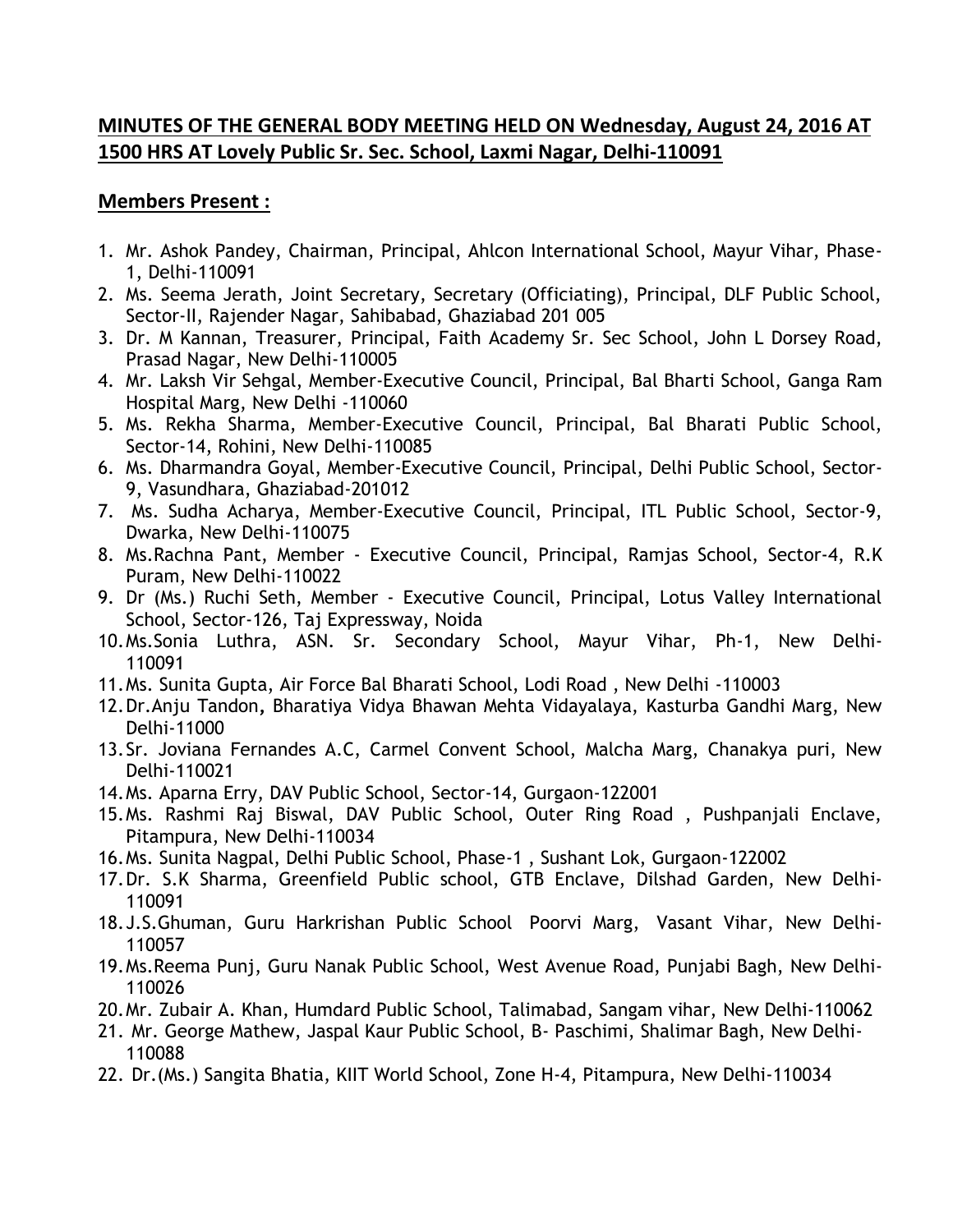- 23.Dr.(Ms.) Bhawna Malik, Lovely Public Sr. Secondary School Priyadarshini Vihar, Laxmi Nagar, New Delhi-110088
- 24.Mr.B C Pandey, Mahavir Senior Model School Sangam Park Extension, Rana Pratap Bagh, GTK Road, Opp Nanak Pio Gurudward, New Delhi-110033
- 25.Sr. Stella Joseph, Mater Dei School, Tilak Lane, New Delhi-110001
- 26.Dr.Vijay Datta, Modern Public School, Block BM, Shalimar Bagh, New Delhi-110088
- 27.Ms.Jyoti Arora, Mount Abu Public School, Sector-5, Rohini, New Delhi-110085
- 28.Dr D K Pandey, N C Jindal Public School, Road No. 73, West Punjabi Bagh, New Delhi-110026
- 29.Ms. Sandhya Awasthi, Salwan Public School, Sector 15-II,Gurgaon-122001
- 30.Br. E L Miranda, St. Columba's School, Ashok Place, New Delhi-110001
- 31.Ms. Sanghamitra Ghosh, The Mother's International School, Sri Auribindo Marg, New Delhi-110016

#### **LEAVE OF ABSENCE:**

- 1. Sr. Janet, Principal, Convent of Jesus & Mary, Bangla Sahib Lane, New Delhi-110001
- 2. Mr. A. P. Sharma, Apeejay School, Sheikh Sarai I, Phase-1, New Delhi-110017
- 3. Mr. Krishan Bhati, Maharaja Sawai Man Singh Vidhalaya, Sawai Ram Singh Road, Jaipur-302004
- 4. Ms.Neeta Rastogi, Sadhu Vaswani International School 2nd Street, Shanti Niketan, New Delhi-110021

The meeting commenced with an enthusiastic performance by the students of Lovely Public School portraying the need of humanity and harmony in the world today.

Principal, Dr. Bhawana, Lovely Public Sr. Sec. School addressed the gathering and extended a warm welcome to all members present.

Chairman, NPSC, Mr. Ashok Pandey took the proccedings further by welcoming all members while complimenting everyone for their commitment towards NPSC.

### **Agenda Item No. 1: Confirmation of the Minutes of the Last Meeting held on Wednesday, 27th July 2016:**

 Mr. Ashok Pandey informed the house that the minutes of the last General Body Meeting of NPSC were sent to all members by e-mail and also updated on the NPSC website. No observations were received. The members confirmed the minutes.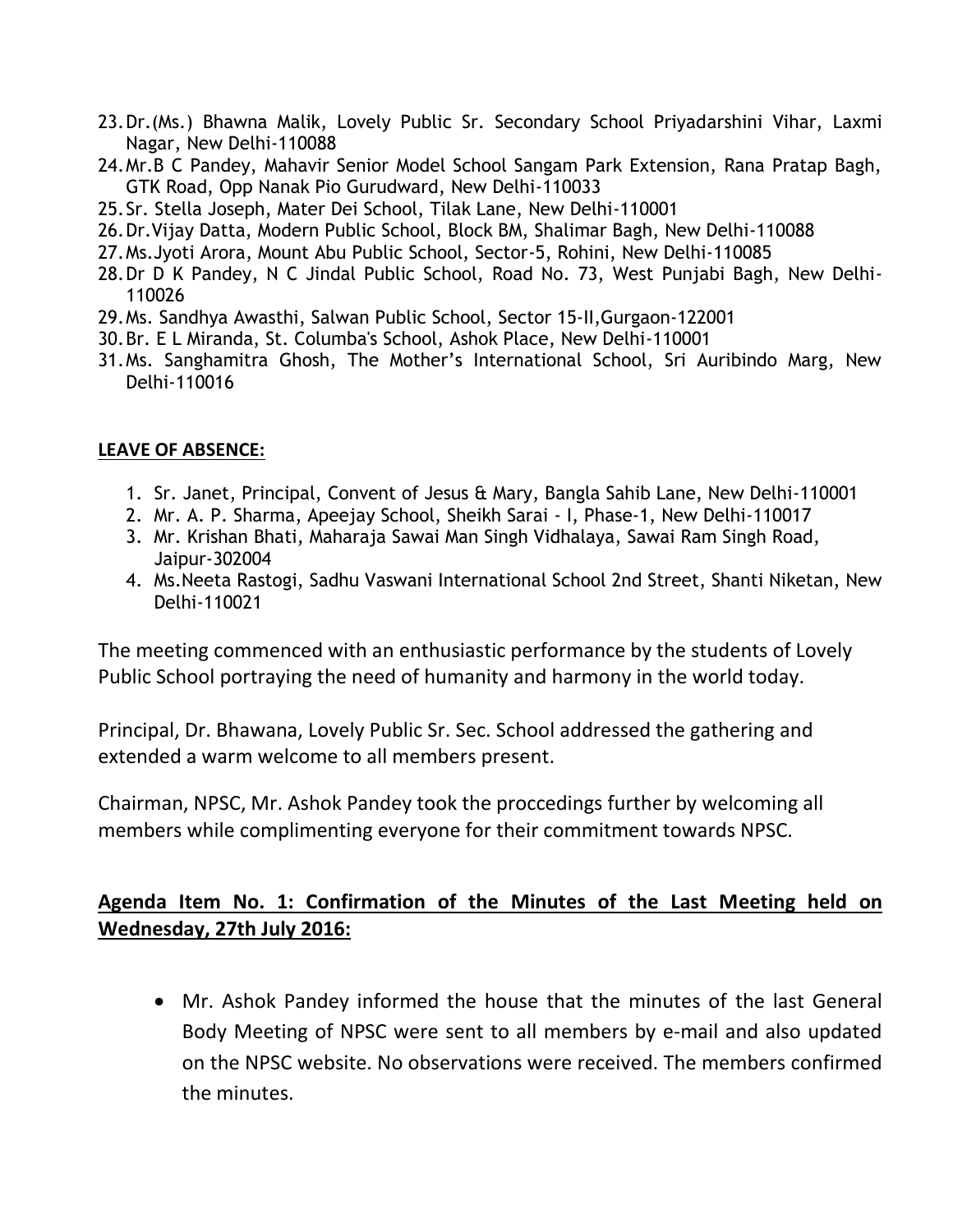He proposed to take up Agenda No.3 prior to discussing the NPSC Academic Programs conducted in the month of August-September, as he invited Ms. Bhanu Gehlot and Ms. Mingma Lhamu for a presentation on India Remembers Project.

#### **Agenda Item No. 3: Presentation by Ms. Bhanu Gahlot on India Remembers Project**

- Ms. Bhanu Gehlot and Ms. Mingma Lhamu from United Service Institution of India – Center For Armed Forces Historical Research (USI-CAFHR) introduced the recently launched project **'India Remembers'** to focus on the process of assigning a designated day to commemorate the services of army men who lose their lives in the battle field.
- United Service Institution of India is a unique institution with expertise in field of national security and matters pertaining to the defense services. Highlights of the project presentation were:
	- o Ms. Gehlot focused on the fact that while many countries of the world have designated special days and symbols to honour the valour and sacrifice of their service personnel, we lack the tradition of remembrance here in India.

Therefore, the project emphasizes on the strong need for India to dedicate a specific day of remembrance which must also have a unique Indian symbol that can allow citizens as well as the international diaspora to acknowledge the valour and sacrifice of the Indian Armed Forces in the service of the nation.

- o To institutionalise a national culture of remembrance, the CAFHR in partnership with the War Graves Commission has launched the 'India Remembers' project on 14<sup>th</sup> July, a day that also marks the centenary of the first major event cavalry charge on the western front. The project proposes that the Marigold flower join the Poppy as an Indian symbol of Remembrance; and a **Day of Remembrance** or **Sainik Smriti Divas**, coinciding with the Armed Forces Flag Day, to be held annually on 7 December.
- o Ms. Gehlot invited schools to generate awareness of the sacrifice of the personnel of the Indian Armed Forces while engaging with the diverse community groups across India to remember the honoured service men and women through commemorative activities.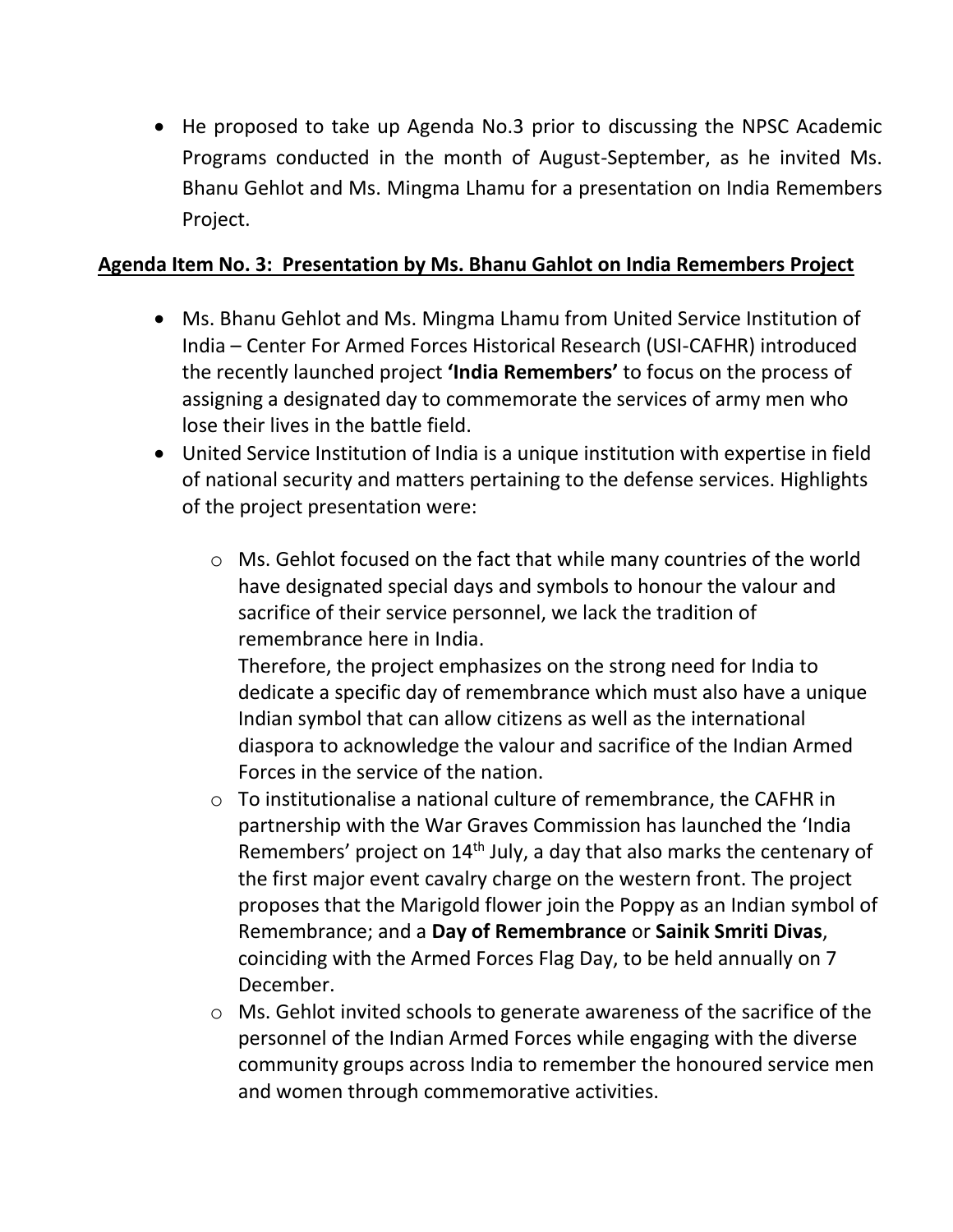o She introduced a concerted action programme through the medium of an education module in the form of a resource pack. It has been developed for use in schools, universities, and other community groups throughout civil society. This resource pack is the basis of the Community Engagement Programme.

Ms. Bhanu Gehlot ended her presentation with a poignant quote, '*Our endeavors throughout have been not to glorify war, but to emphasize the need for peace by recalling the horrors inflicted upon nations by conflict. Remembrance, therefore, is not a call to jingoistic fervor, but a time for silence and reflection.'* 

- The presentation was continued by Ms. Mingma Lhamu who briefed the gathering on the list of commemorative activities that schools can take up to initiate a culture of remembrance amongst students. The activities will be divided in two categories: Intra-school and Inter-school.
	- $\circ$  Both intra and inter school activities are centered on the themes being advocated around the project i.e. remembrance and commemoration.
	- o Intra-school activities were proposed with examples such as: house board decoration, competitions, heritage walks, performing arts, special visits and talks. A theme can be announced and houses of the school can decorate the boards accordingly. The result and the decorated house boards can then be exhibited and shared with the entire school. Competitions can be based on drawing, painting, poster writing etc. Suggested themes are War Memorial dedicated to Service Men in India as well as abroad. Schools can organize Heritage Walks to the local War Memorials, cemeteries and conduct on-thespot activities.

For performing arts and theatre it was recommended that schools can encourage their drama club to prepare a presentation, play or song on remembrance and perform during the school's events. Schools may also invite war veterans or their descendants and make them share their experiences from wars with the students.

o A few Inter-school activities were proposed such as Debate Competition, Quiz Competitions or Elocution Competition where a school may deliberate on the necessity of the remembrance. The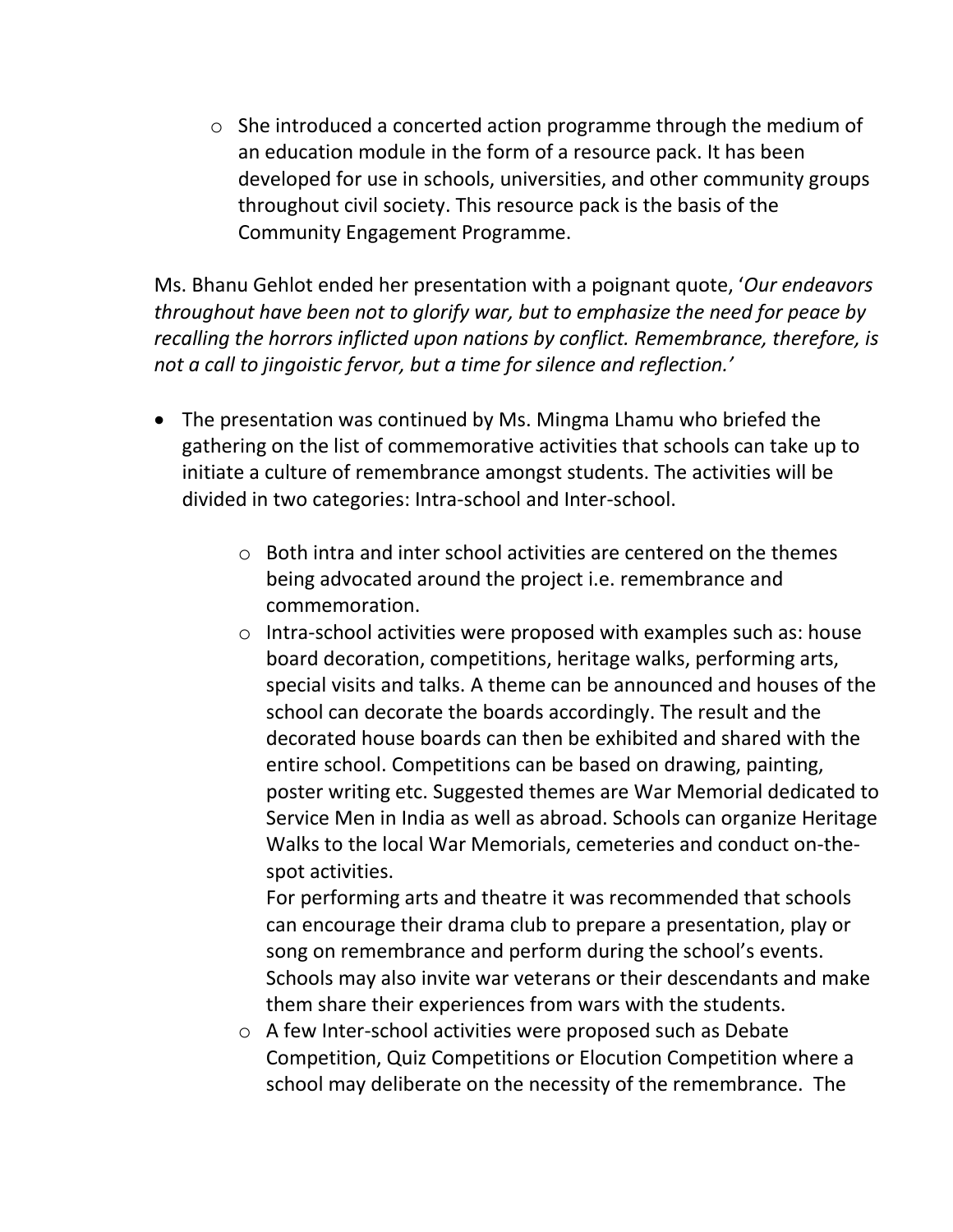themes listed for references could be - I as an Indian Soldier, Significance of Remembering the Fallen Indian Service Men and Women and Significance of the War Memorials. Other themes can be chosen depending on the school and the participating students.

o Schools participating in these projects will need to fulfill some of the prerequisites, which are:

> - Each community group involved with the project is required to sign an informal checklist.

- The core team within the community group i.e., principal, teachers to participate in a baseline survey. This survey will help evaluate the progress of the project in the end.

- India Remembers team to provide the schools with copies of the resource pack.

- India Remembers team to assist schools in conducting any of the activities, deciding specific themes, signing an important checklist or participate in a survey. The project team will provide schools with copies of list of the plan.

o Schools may contact the team on indiaremembers@usiofindia.org or [contact@indiaremembers.in](mailto:contact@indiaremembers.in) or are free to meet and discuss at their office.

Mr. Ashok Pandey thanked Ms. Bhanu Gehlot and Ms. Mingma Lhamu for their comprehensive presentation and urged all schools to participate in this project.

Following the presentation, a brief update on the action taken on NPSC Academic Programme was discussed by Mr. Pandey. It was indeed a very active month, since many schools indulged in numerous activities successfully:

## **Agenda Item No. 2: Action taken on NPSC Academic Programme**

- Science workshop by the Australian Science teacher Dr. Silburn was held at Ahlcon International on August 6, 2016 and 100 teachers from 50 schools took part in it. It was an intriguing program as every teacher appreciated the learning and experience gained at this workshop.
- August 9, 2016 the SLAM poetry event was conducted at Springdales School and 162 students from all schools took part in it and it was a great success.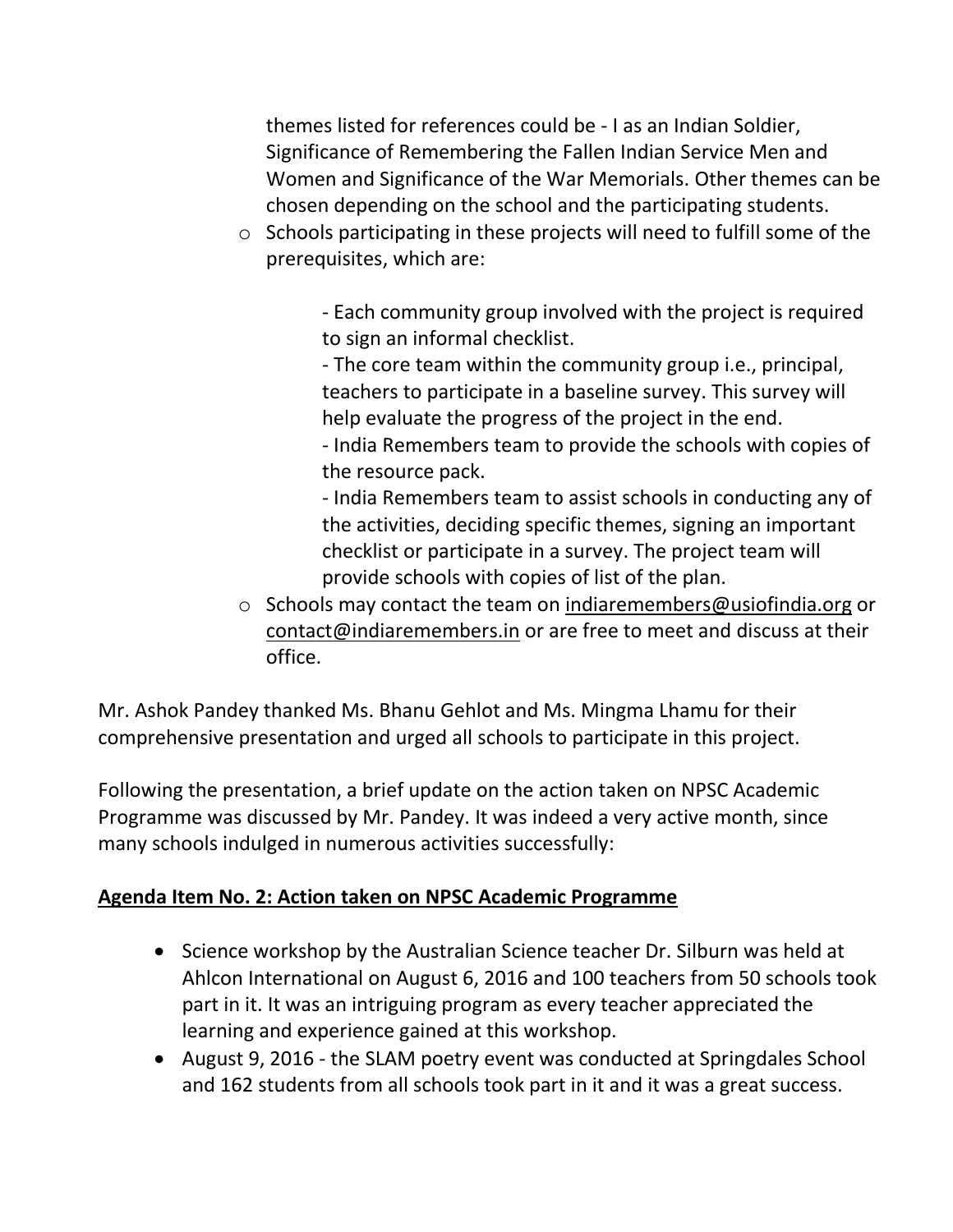- On August 19, 2016, Ideas to Innovation and Entrepreneurship was held in DLF Public School and 45 teachers participated in it. During this no paper- no pen workshop, all the participants were encouraged to indulge in out-of-the-box ideation and brainstorming. It was an enlightening experience for the participants.
- On August 20, 2016, The Workshop on Pedagogy was held in Ramjas School. The subscription went to 100 teachers although a confirmation was received only for 18. Mr. Pandey applauded the commitment of NPSC schools towards learning as well as the attractiveness of the program.
- August 23, 2016, Workshop of Art Education was held in Springdales School. 7 of NPSC schools took part in it.
- The Sports Tournament would be conducted between September 6 September 9, 2016 at Bal Bharati School.
- Mr. Ashok Pandey expressed his delight that 52 schools have sent their consent for participation in the Science for STG Competition in collaboration with UNIC. Further details about the competition will be shared shortly with everyone.
- He insisted that all member Principals share their expertise and best practices of their schools in the form of an article for the special issue of the 'Teacher' magazine. For their January 2017 issue, the publication has invited articles exclusively from the NPSC principals. The proposal and the memorandum of understanding have been received. Being an international publication there is conditionality on the quality of articles. Mr. Pandey has written to all schools who are interested. The deadline to submit the same is September 26, 2016.

With this point Mr. Pandey thanked all present members while stating that *our mandate is to focus on the professional development of the teachers and principals, and also to provide opportunities for the students to learn.*

He added that the presentation of the students of Lovely Public School in the beginning of the meeting was in sync with the very same thought.

### **Agenda Item No. 3: Any Other Point with the Permission of the Chair**

 Participation of NPSC in National Conference of CBSE - Dr. Usha Ram informed the house that NPSC is representing as a body in the National Conference of CBSE, regarding the inclusion and reforms that will be taking place for children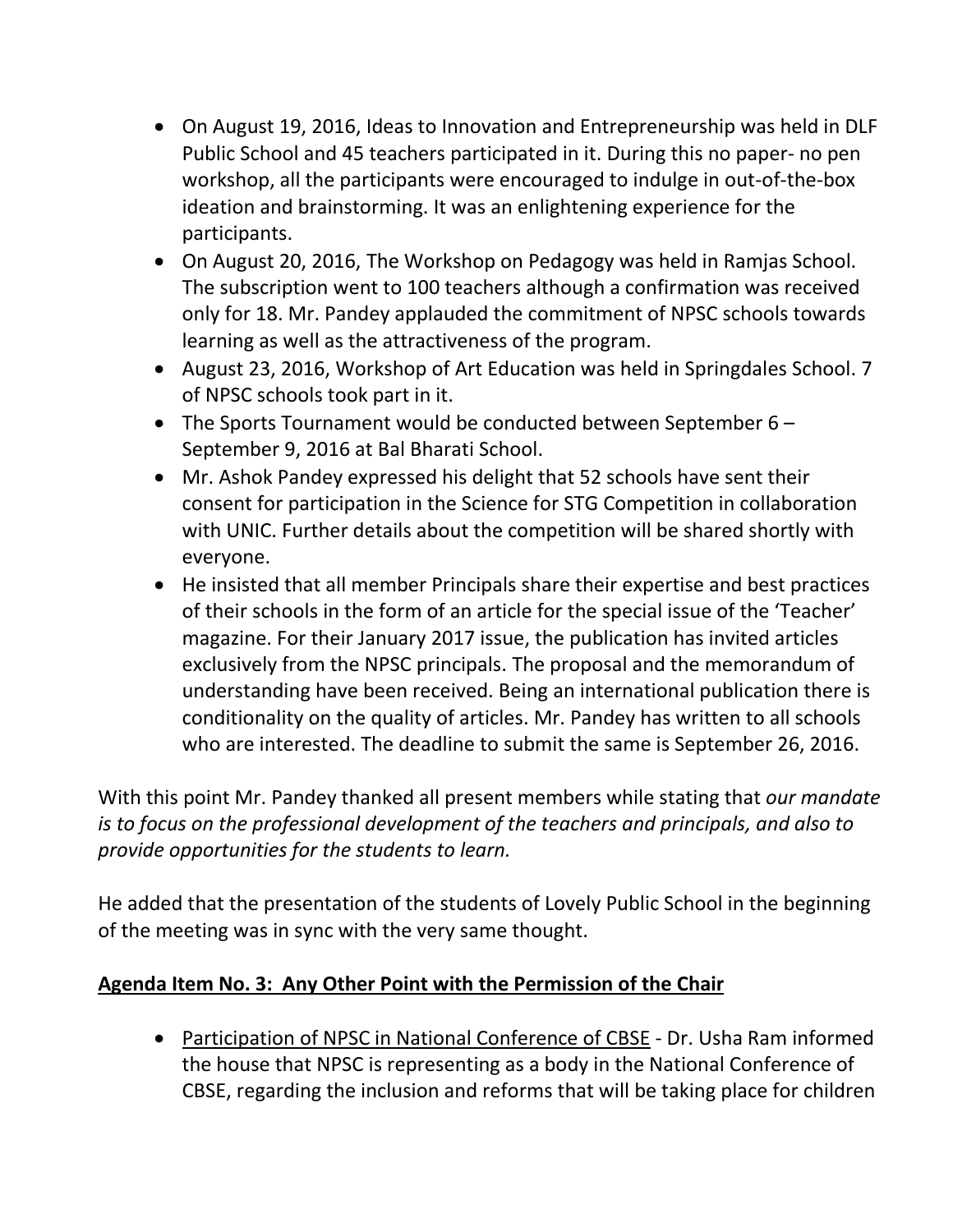with special needs. 3 Principals are representing NPSC at the conference. It was requested that a brief about the conference will be shared with all members.

- Residential Program 'The Blueprint for the Next Generation Schools' for Principals **-** Ms. Lata Vaidyanathan is planning a 1-2 days retreat for the Principals at the exotic TERI Retreat. The discussion will be around 'Future of Schools and Schools of the Future'. Recommendations and policy decisions will largely revolve around the kind of schools we require, the designs needed, the technology platform required and so forth. The tentative dates for the program are 1-2 December, 2016. It was suggested to all members to block their calendar for these dates and the details will be floated to everyone at the earliest.
- Action to be Taken during School Audits Members shared that most of the NPSC schools across different cities are going through audits. The audit is made mandatory by the Ministry of Education and is varying from 4 days – 30 days. It was advised to be courteous to the auditors and present the documents that they require. In case there are any reserves, one may politely refuse. Based on the audit they are going to prepare a report that will ultimately come back to the school and may be discussed later. The mandate states that the audit needs to be a microscopic process and so it was advised to cooperate with the auditors.
- School Fee Issue Mr. Pandey informed the house that the fee issue is yet to be resolved. The court has to be approached to seek clarification because no order of the DDA can overrule the parliamentary sanction as per the Delhi Education Rules and Acts. All were advised to wait for a decision. Once the audits are over and the report is shared, the Directorate of Education informs schools if they may or may not increase the fee. As per Mr. L.V. Sehgal only 17% of the schools are asking for the fee raise i.e. approximately only 100 schools have submitted their papers for an increase in fee. Also, it was mentioned that audit can happen in schools who have not asked for an approval as well.

It was reiterated that as per the condition of the DDA Allottment Land, one must seek the approval of the DOE for the raise of fee. This is applicable only to the DDA land schools. If the school is not on DDA land or any of the allotting authorities have not put in this clause, then as per Delhi Education Act one does not need an approval.